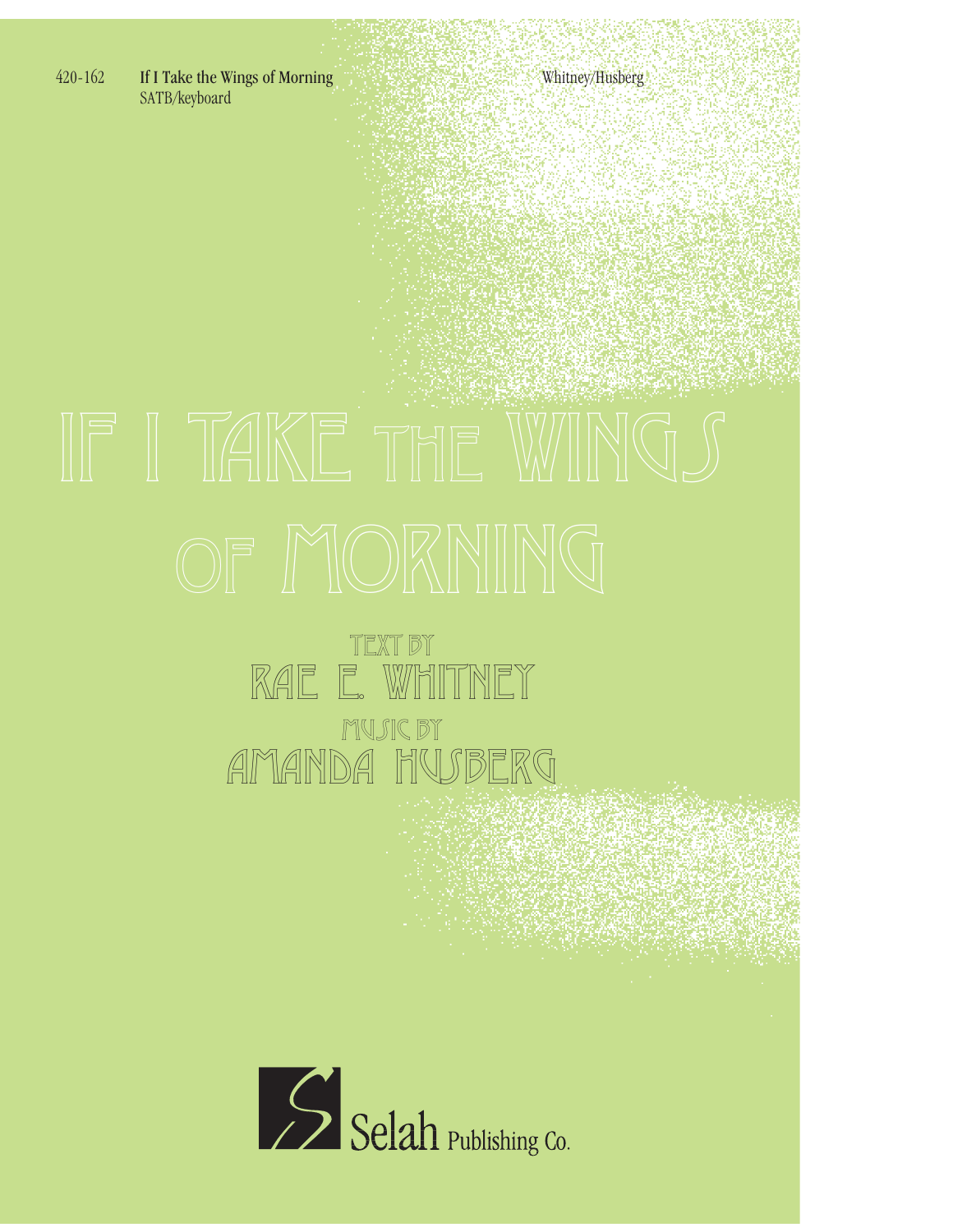

<sup>2–</sup>If I Take the Wings of Morning–420-162

## Amanda Husberg • 420-162 • Selah Publishing Co., Inc. **If I Take the Wings of Morning** If I Take the Wings of Morning

Amanda Husberg • 420-162 • Selah Publishing Co., Inc.

Order from your favorite dealer or at www.selahpub.com (Or call 800-852-6172 in the U.S. and Canada) This document is provided for review purposes only. It is illegal to photocopy this music. This document is provided for review purposes only. It is illegal to photocopy this music. Order from your favorite dealer or at www.selahpub.com (Or call 800-852-6172 in the U.S. and Canada)

2

*To Rae Whitney*

If I Take the Wings of Morning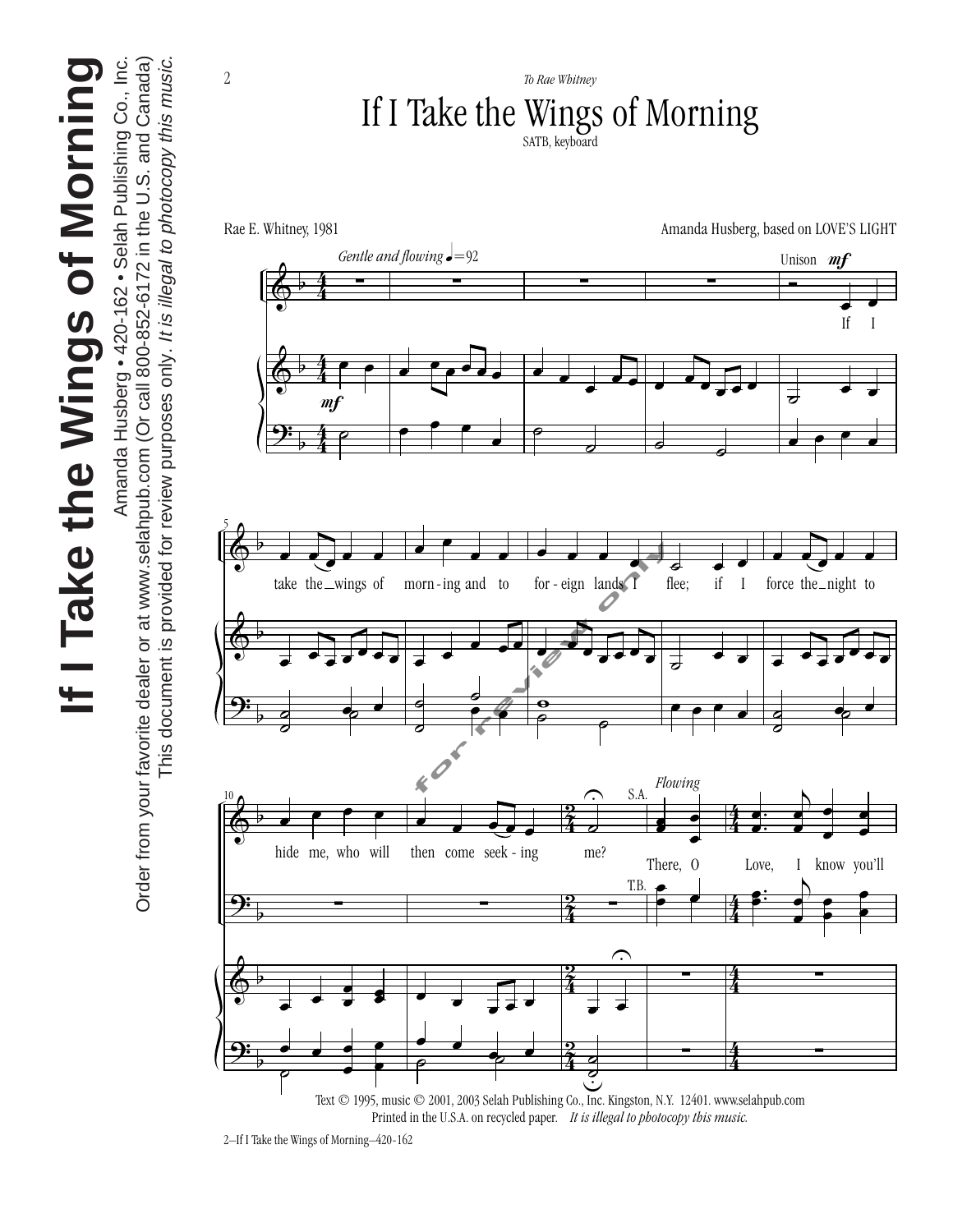

Amanda Husberg • 420-162 • Selah Publishing Co., Inc. Amanda Husberg • 420-162 • Selah Publishing Co., Inc.

Order from your favorite dealer or at www.selahpub.com (Or call 800-852-6172 in the U.S. and Canada) This document is provided for review purposes only. It is illegal to photocopy this music. This document is provided for review purposes only. Order from your favorite dealer or at www.selahpub.com (Or call 800-852-6172 in the U.S. and Canada) It is illegal to photocopy this music.



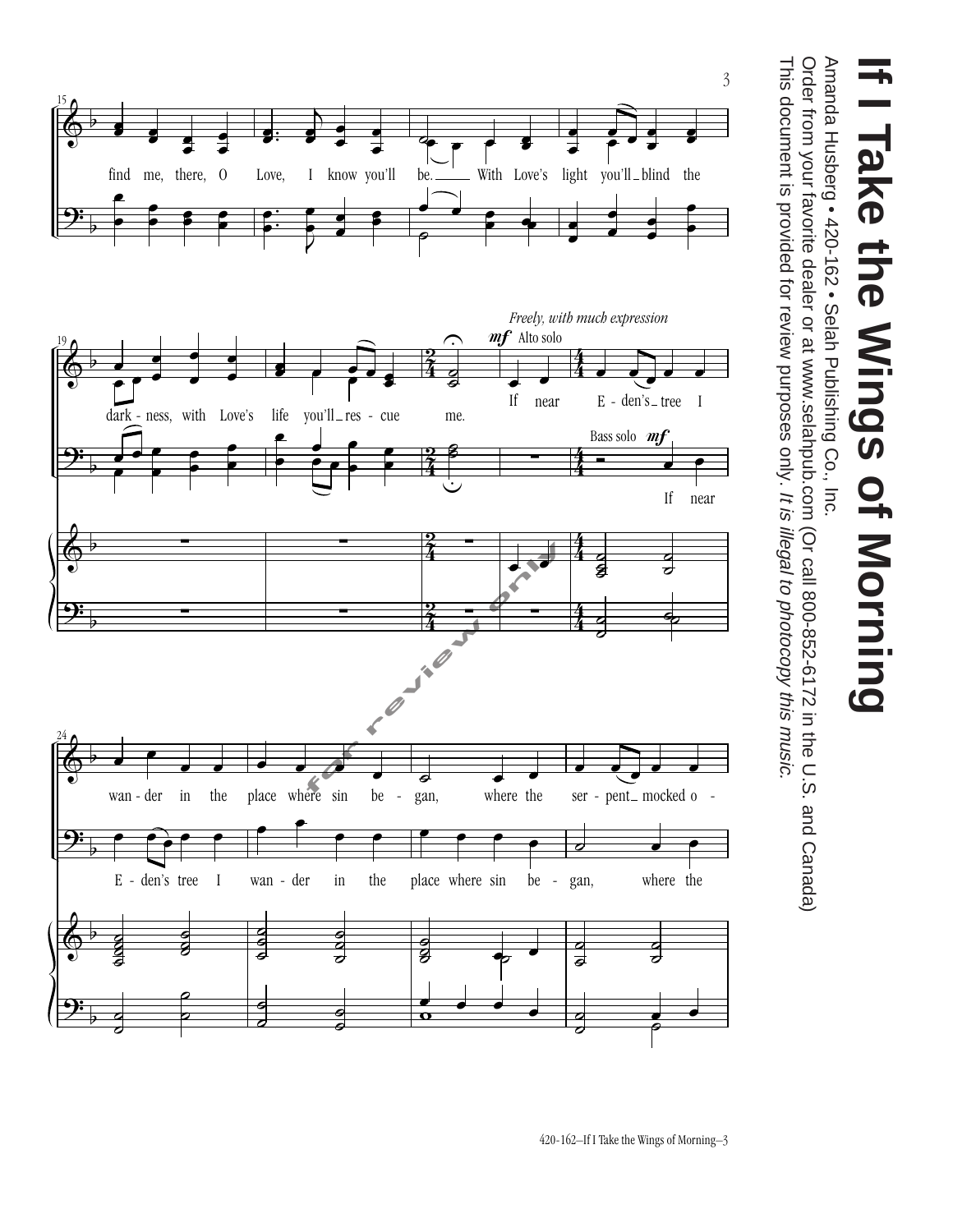If I Take the Wings of Morning **If I Take the Wings of Morning**

Amanda Husberg • 420-162 • Selah Publishing Co., Inc. Order from your favorite dealer or at www.selahpub.com (Or call 800-852-6172 in the U.S. and Canada) This document is provided for review purposes only. It is illegal to photocopy this music. This document is provided for review purposes only. It is illegal to photocopy this music. Amanda Husberg • 420-162 • Selah Publishing Co., Inc. Order from your favorite dealer or at www.selahpub.com (Or call 800-852-6172 in the U.S. and Canada)

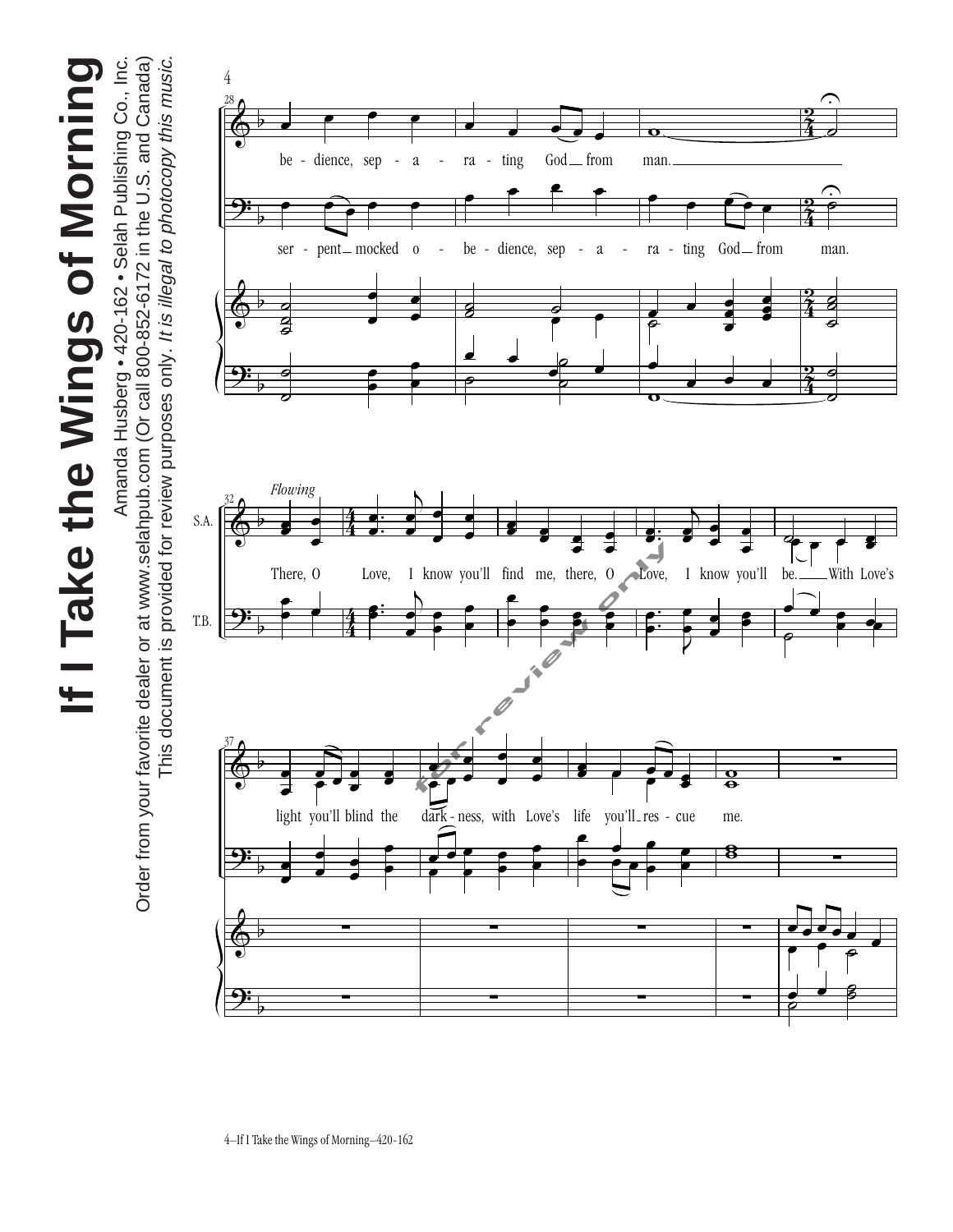# **If I Take the Wings of Morning** Fake the Wings of Morning

Amanda Husberg • 420-162 • Selah Publishing Co., Inc. Amanda Husberg • 420-162 • Selah Publishing Co., Inc.

Order from your favorite dealer or at www.selahpub.com (Or call 800-852-6172 in the U.S. and Canada) This document is provided for review purposes only. It is illegal to photocopy this music. This document is provided for review purposes only. Order from your favorite dealer or at www.selahpub.com (Or call 800-852-6172 in the U.S. and Canada) It is illegal to photocopy this music.

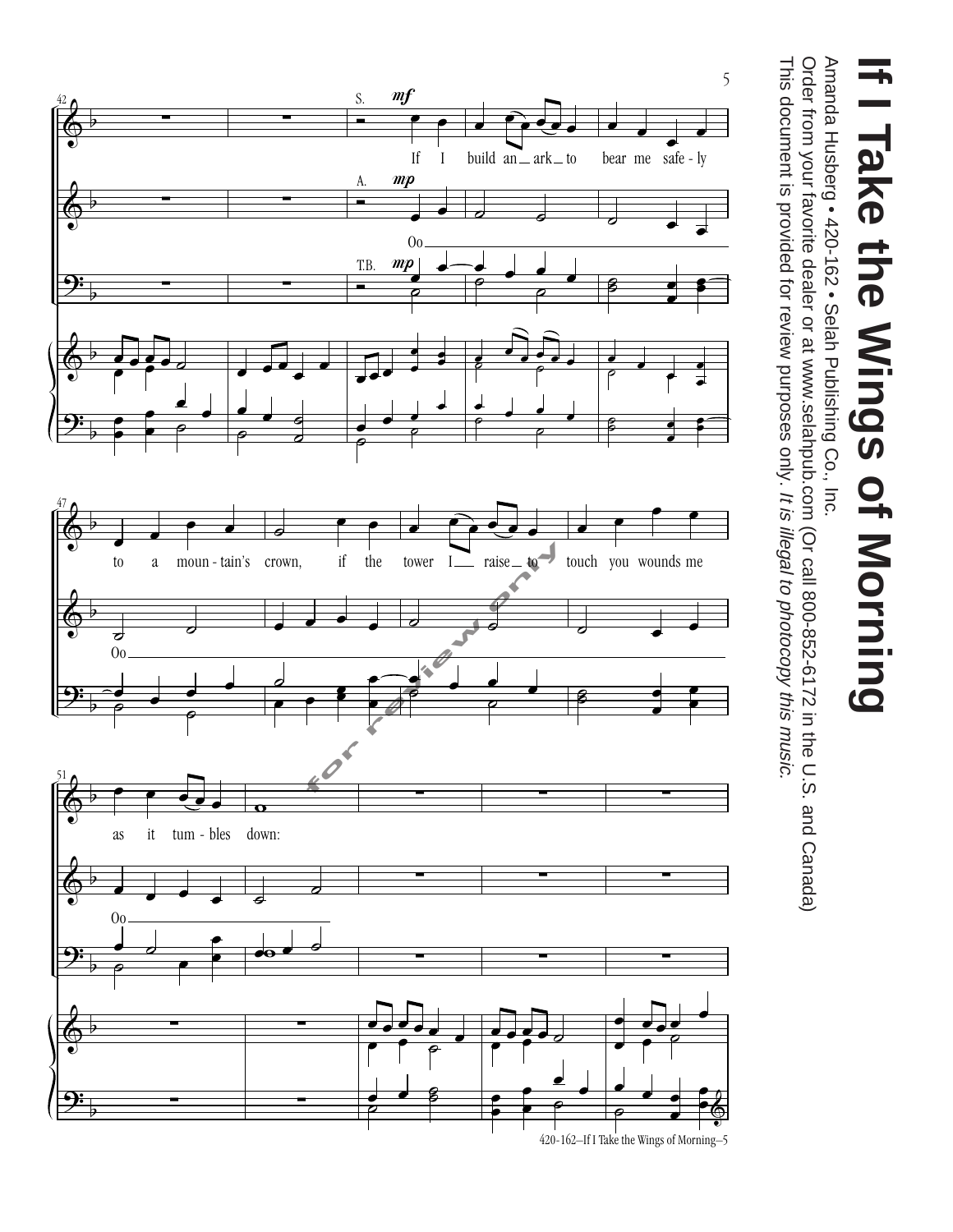# If I Take the Wings of Morning **If I Take the Wings of Morning**

Amanda Husberg • 420-162 • Selah Publishing Co., Inc. Order from your favorite dealer or at www.selahpub.com (Or call 800-852-6172 in the U.S. and Canada) This document is provided for review purposes only. It is illegal to photocopy this music. This document is provided for review purposes only. It is illegal to photocopy this music. Amanda Husberg • 420-162 • Selah Publishing Co., Inc. Order from your favorite dealer or at www.selahpub.com (Or call 800-852-6172 in the U.S. and Canada)



<sup>6–</sup>If I Take the Wings of Morning–420-162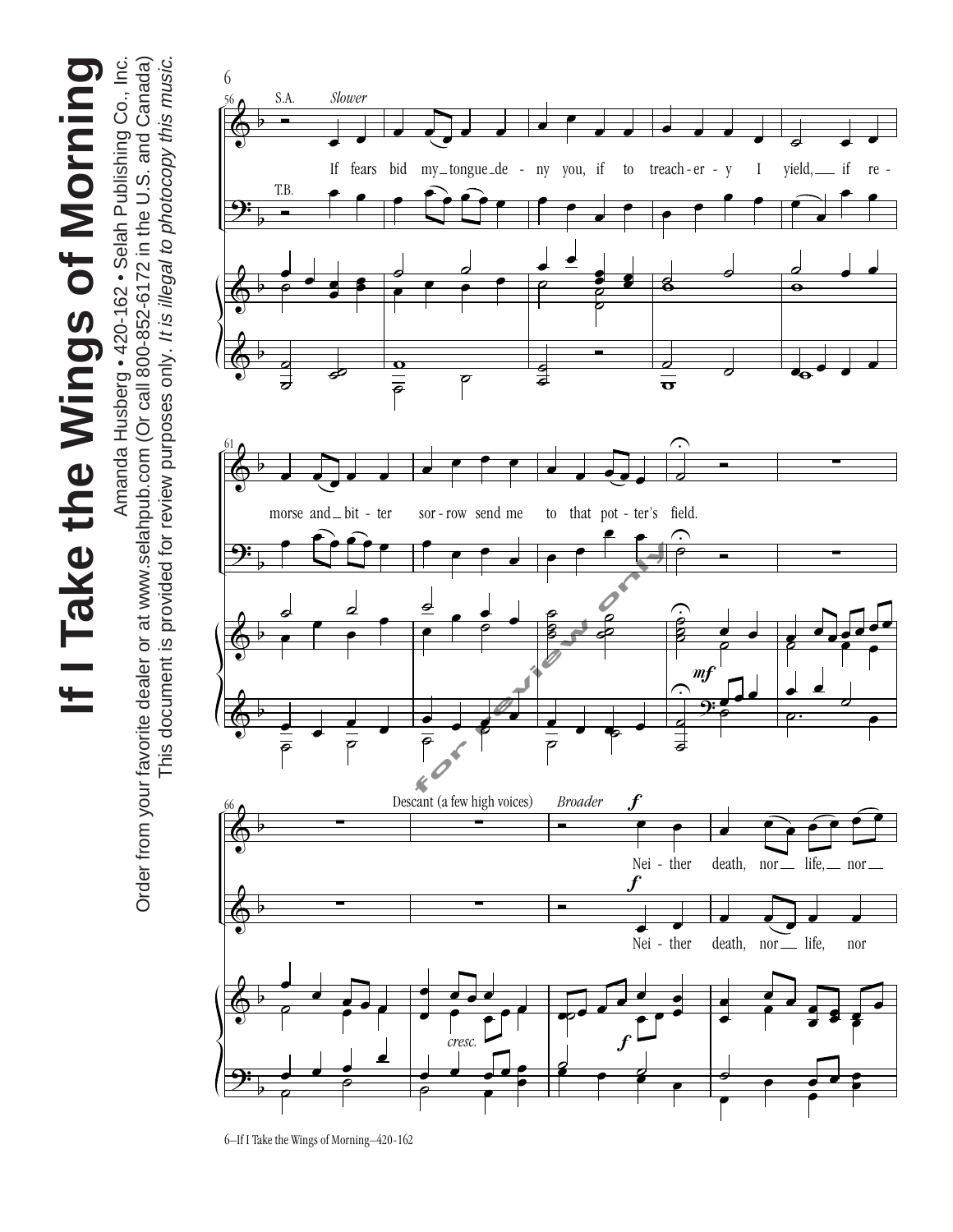

Amanda Husberg • 420-162 • Selah Publishing Co., Inc. Amanda Husberg • 420-162 • Selah Publishing Co., Inc.

Order from your favorite dealer or at www.selahpub.com (Or call 800-852-6172 in the U.S. and Canada) This document is provided for review purposes only. It is illegal to photocopy this music. This document is provided for review purposes only. Order from your favorite dealer or at www.selahpub.com (Or call 800-852-6172 in the U.S. and Canada) It is illegal to photocopy this music.